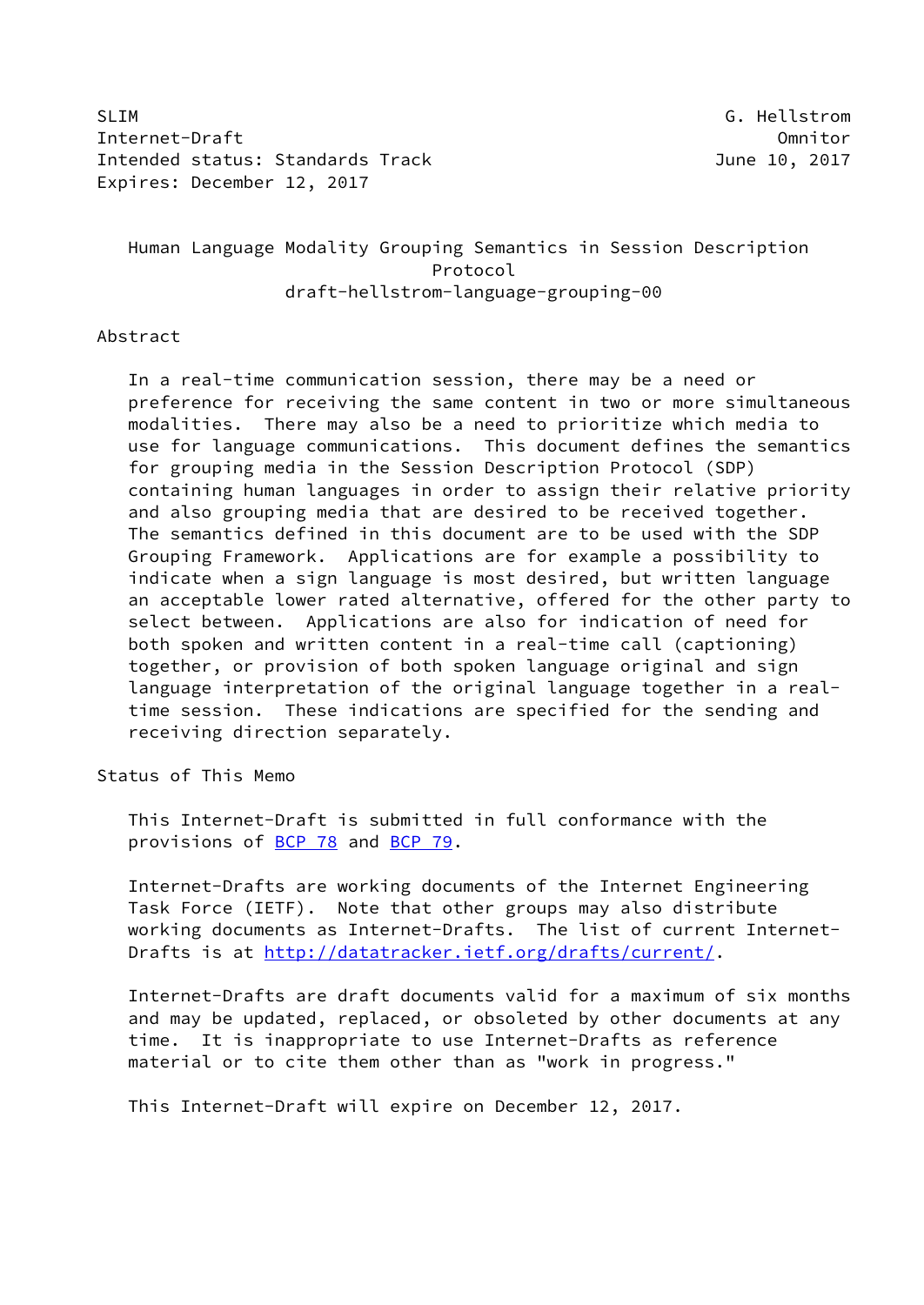<span id="page-1-1"></span>Internet-Draft Modality Grouping Modes June 2017

Copyright Notice

 Copyright (c) 2017 IETF Trust and the persons identified as the document authors. All rights reserved.

This document is subject to **[BCP 78](https://datatracker.ietf.org/doc/pdf/bcp78)** and the IETF Trust's Legal Provisions Relating to IETF Documents [\(http://trustee.ietf.org/license-info](http://trustee.ietf.org/license-info)) in effect on the date of publication of this document. Please review these documents carefully, as they describe your rights and restrictions with respect to this document. Code Components extracted from this document must include Simplified BSD License text as described in Section 4.e of the Trust Legal Provisions and are provided without warranty as

described in the Simplified BSD License.

# Table of Contents

|                  |                                                              |  |  | $\overline{2}$  |
|------------------|--------------------------------------------------------------|--|--|-----------------|
| 2.               |                                                              |  |  | $\overline{4}$  |
| 3.               | Requirements for Modality Grouping                           |  |  | $\overline{4}$  |
| 3.1.             | Simultaneous Use of Different Modalities                     |  |  | $\overline{4}$  |
|                  | $3.2$ . Preference for Language in Different Modality        |  |  | $\overline{4}$  |
|                  |                                                              |  |  | $\overline{4}$  |
|                  | $4.1$ . Simultaneous Use of Different Modalities             |  |  | $\overline{4}$  |
|                  | $4.2$ . Preference for Language in Different Modality        |  |  | $\overline{5}$  |
|                  | $\overline{5}$ . SDP Offer/Answer Considerations             |  |  | $\overline{5}$  |
|                  |                                                              |  |  | 6               |
| 6.1.             | Desire by caller to receive both spoken and written          |  |  |                 |
|                  | language form of media $\dots \dots \dots \dots \dots \dots$ |  |  | <u>_6</u>       |
| 6.2.             | High preference by caller to receive sign language and       |  |  |                 |
|                  | lower preference for text.                                   |  |  | $\mathbf{I}$    |
| <u>7</u> .       |                                                              |  |  | $\underline{8}$ |
| 8.               |                                                              |  |  | $\overline{9}$  |
| 9.               |                                                              |  |  | $\overline{9}$  |
|                  |                                                              |  |  | $\overline{9}$  |
| 10.1.            | Normative References                                         |  |  | 9               |
|                  | 10.2. Informative References                                 |  |  | 10              |
| Author's Address |                                                              |  |  | 10              |

#### <span id="page-1-0"></span>[1](#page-1-0). Introduction

 In certain applications it is of interest to indicate a need for, or the availability of, transformed version of the contents of a media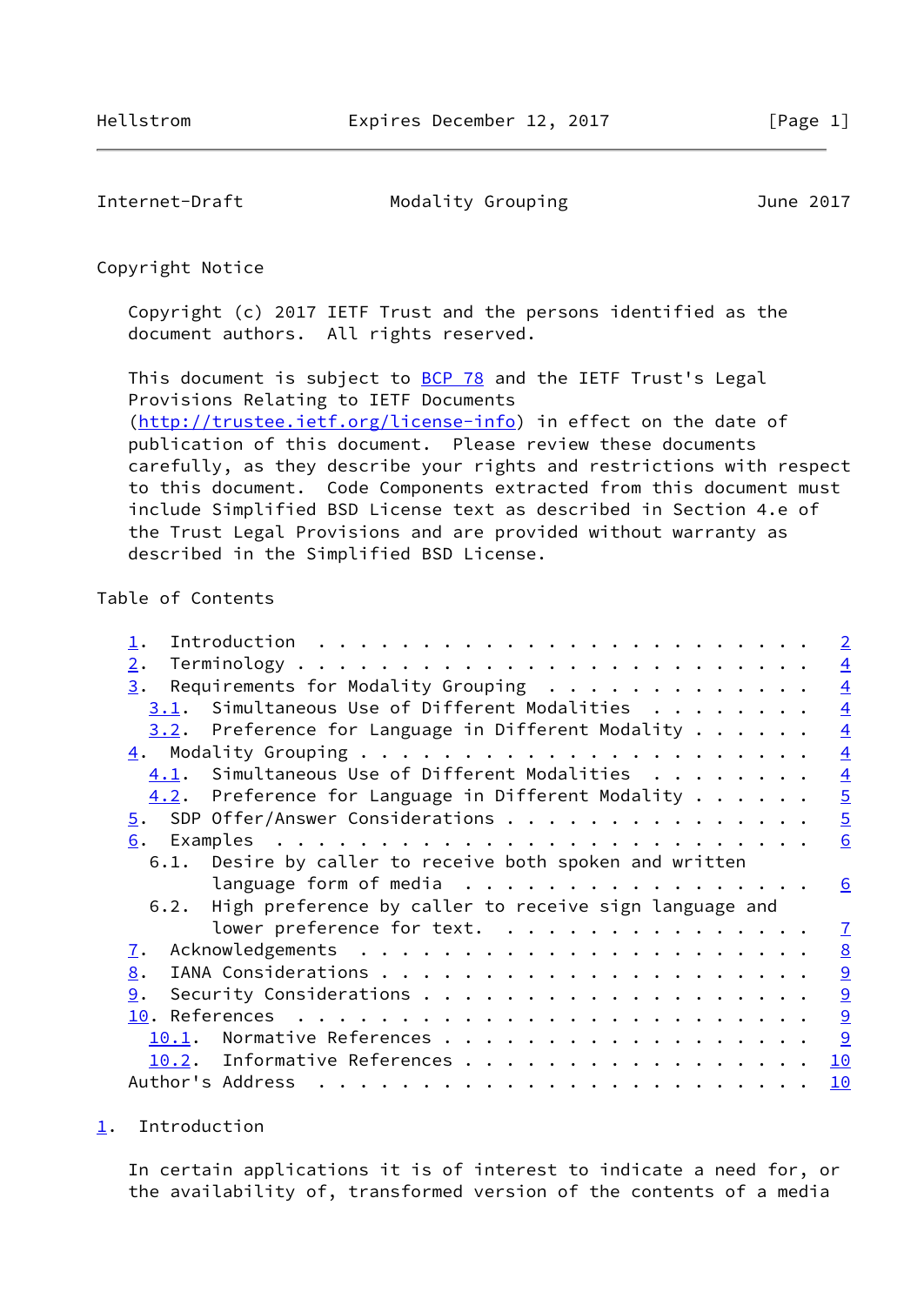stream in another media, while still also providing the original.

 The application of this indication may for example be for rapid subtitling of speech either manually or automatically. It may also be sign language interpretation of speech, or spoken interpretation

Hellstrom **Expires December 12, 2017** [Page 2]

Internet-Draft Modality Grouping June 2017

 of sign language when both the original and the interpretation is delivered to the user.

 This specification defines an indication that language contents in one modality is desired simultaneously with a different modality. The mechaism used is based on the Session Description Protocol (SDP) Grouping Framework [[RFC5888\]](https://datatracker.ietf.org/doc/pdf/rfc5888) and used with SDP [\[RFC4566](https://datatracker.ietf.org/doc/pdf/rfc4566)]. The same indication is used for indication of preparedness to send language contents in one modality simultaneously with same content in a different modality.

 When starting a conversation in a media-rich environment, the users may have very specific preferences for using one modality (spoken, written or signed) over other possible but less preferred modalities. In traditional call establishment, it is the answering part who is expected to start the conversation by a greeting. In the media-rich environment, the modality and language of this greeting sets the expectations for what modality and language to mainly use in the session. Deviation from this initial expectation is usually possible during the session by mutual agreement between the participants, but may be time consuming and cause uncertainty.

 A way for the parties to not only indicate alternative languages and modalities for the communication directions in the session, but also indicate preference for specific modalities per direction provides the opportunity to more exactly describe the desired language communication for a session, while still providing information about less preferred alternatives. This specification defines a mechanism for indicating modality preference based on the Session Description Protocol (SDP) Grouping Framework [[RFC5888](https://datatracker.ietf.org/doc/pdf/rfc5888)].

 The expected application area is wide. By old tradition, the most common modality for real-time interaction is spoken communication. In some settings, e.g. where silence is required, it may be desirable to express a preference for using written communication, while still leaving a possibility open for traditional spoken communication by an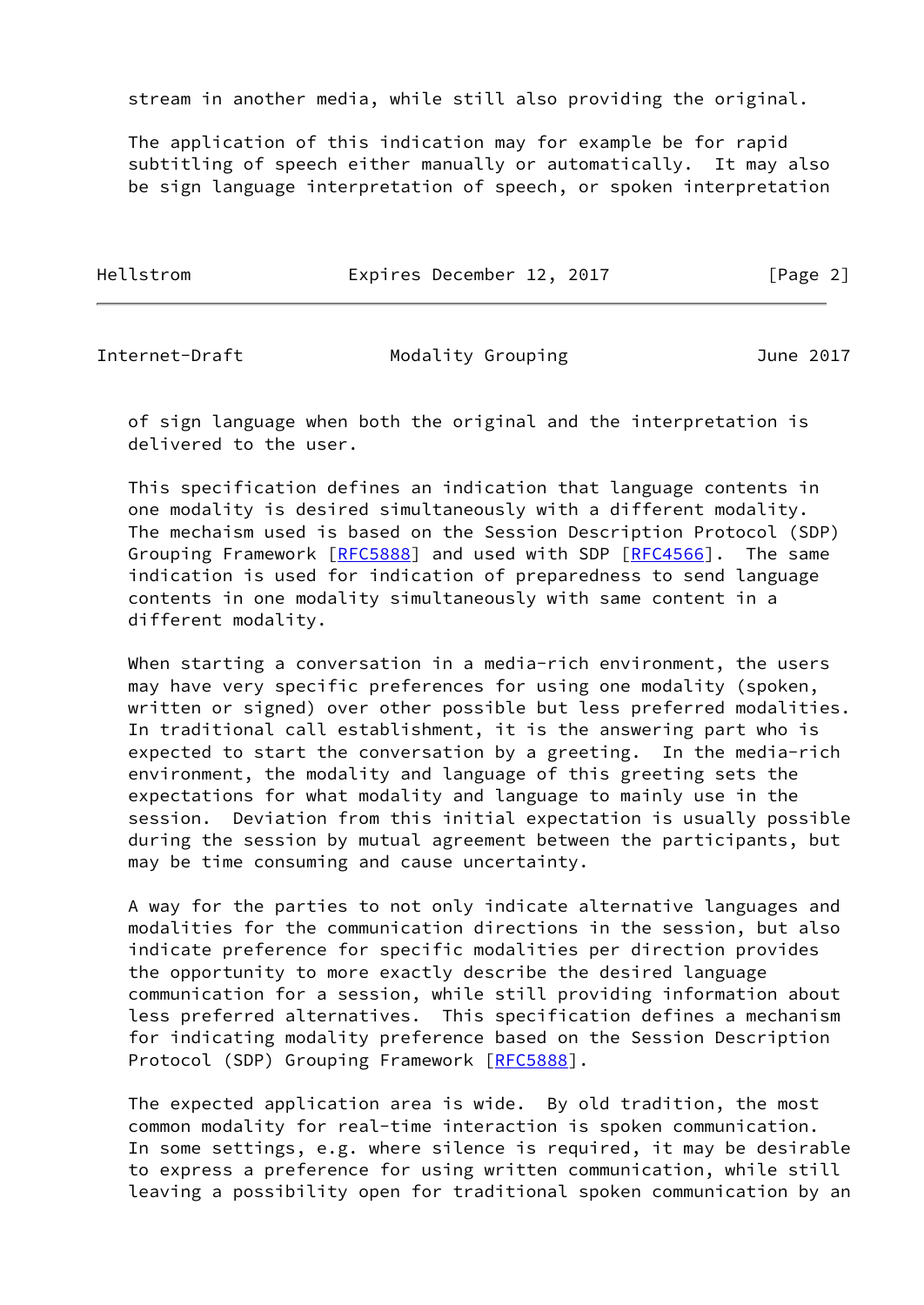indication on lower preference level. For persons having full ability to both use sign language and spoken language, but not wanting to force the other party to bring in a sign language interpreter in the call, it may be of importance to be able to indicate the sign language capability on a lower preference level and the spoken laanguage capability on a higher level. Some persons with disabilities may strongly prefer to conduct a written conversation, while still wanting to express that a spoken conversation is possible as a last resort. Many other situations exist in the media-rich communication environment when the media preference indication is of value for a smooth initiation of a real-time session.

| Hellstrom | Expires December 12, 2017 | [Page 3] |
|-----------|---------------------------|----------|
|           |                           |          |

<span id="page-3-1"></span>Internet-Draft Modality Grouping Modes June 2017

 The mechanisms for specifying simultaneous use of language in different modalities and preferece between modalities may be combined with a mechanism for specifying language use in media.

<span id="page-3-0"></span>[2](#page-3-0). Terminology

 The key words "MUST", "MUST NOT", "REQUIRED", "SHALL", "SHALL NOT", "SHOULD", "SHOULD NOT", "RECOMMENDED", "MAY", and "OPTIONAL" in this document are to be interpreted as described in [\[RFC2119](https://datatracker.ietf.org/doc/pdf/rfc2119)].

<span id="page-3-2"></span>[3](#page-3-2). Requirements for Modality Grouping

<span id="page-3-3"></span>[3.1](#page-3-3). Simultaneous Use of Different Modalities

 The grouping semantics for indication of simultaneous use of different media for different transforms of the same language shall have the ability to indicate:

- o That the language contents of one media is desired or offered also simultaneously in a transformed form in other media grouped with the first.
- o The direction of language communication that the indication is valid for; sending or receiving as seen from the party providing the SDP.

<span id="page-3-4"></span>[3.2](#page-3-4). Preference for Language in Different Modality

The grouping semantics for indication of relative preference between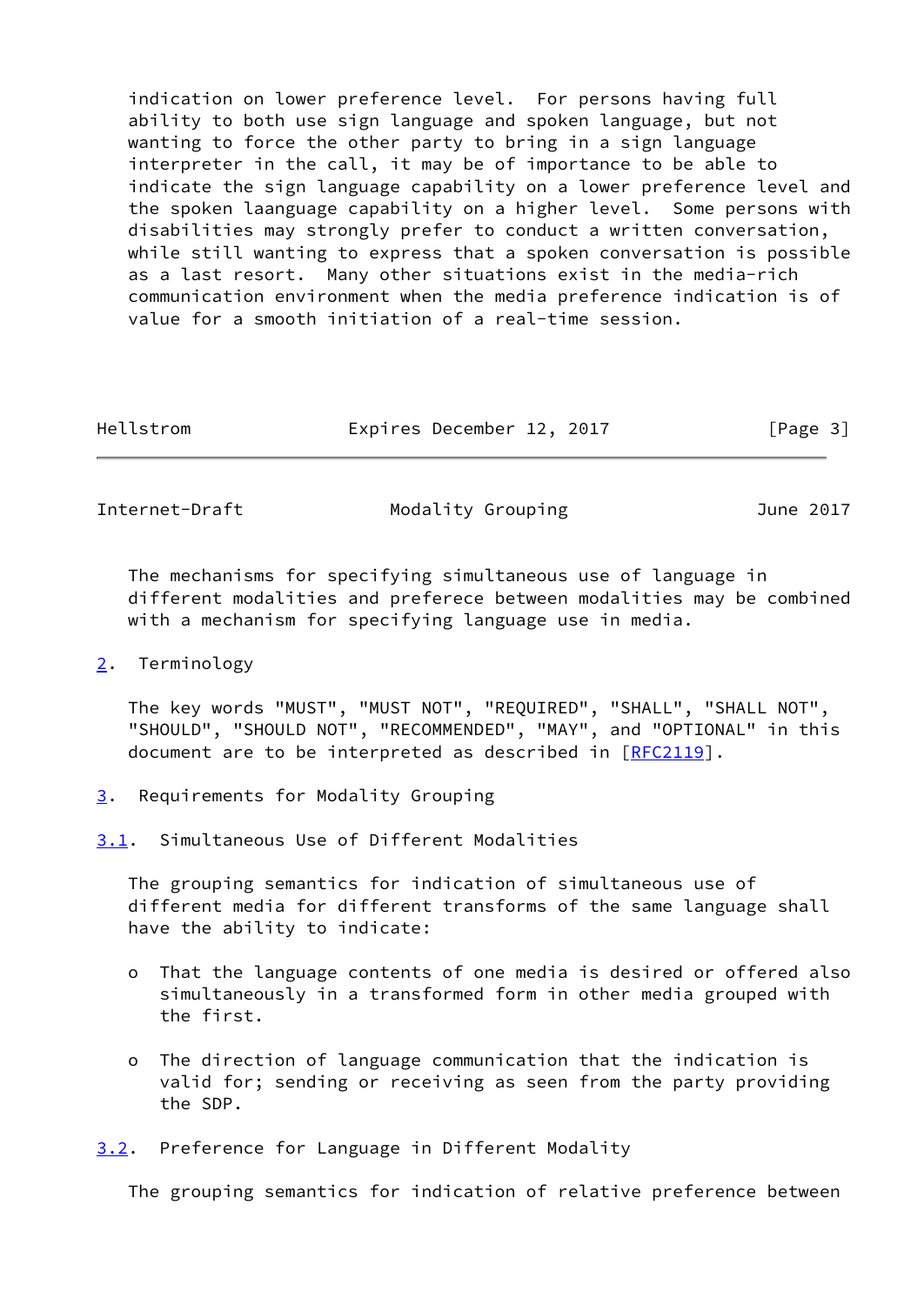use for language communication in different media and modalities shall have the ability to indicate:

- o The order of preference for receiving or providing language contents in the media included in a grouping.
- o The direction of language communication that the indication is valid for; sending or receiving as seen from the party providing the SDP.
- <span id="page-4-0"></span>[4](#page-4-0). Modality Grouping

<span id="page-4-1"></span>[4.1](#page-4-1). Simultaneous Use of Different Modalities

 The "Human Language Simultaneous Send" (HLSS) and "Human Language Simultaneous Receive" (HLSR) grouping semantics and the SDP "group" attribute defined in [\[RFC5888](https://datatracker.ietf.org/doc/pdf/rfc5888)] are used to associate media in which it is indicated that different transforms of the same content is

| Hellstrom | Expires December 12, 2017 |          |
|-----------|---------------------------|----------|
|           |                           | [Page 4] |

<span id="page-4-3"></span>

Internet-Draft Modality Grouping Modes June 2017

 either desired to be received by a party or offered for sending by a party.

 The "a=group:HLSS" semantics SHOULD be used to indicate media grouping for preparedness for sending of same language contents in different transforms in all media included in the group.

 The "a=group:HLSR" semantics SHOULD be used to indicate media grouping for preference for reception of language contents in different transforms in all media in the group.

 The HLSS and HLSR semantics MAY be used together with mechanisms for detailing language use in media. One such mechanism is [\[I-D.ietf-slim-negotiating-human-language](#page-10-2)].

<span id="page-4-2"></span>[4.2](#page-4-2). Preference for Language in Different Modality

 The "Human Language Preferred Send" (HLPS) and "Human Language Preferred Receive" (HLSR) grouping semantics and the SDP "group" attribute defined in [\[RFC5888](https://datatracker.ietf.org/doc/pdf/rfc5888)] are used to associate media among which it is indicated an order of preference for using the media for language contents. The order of preference is that the media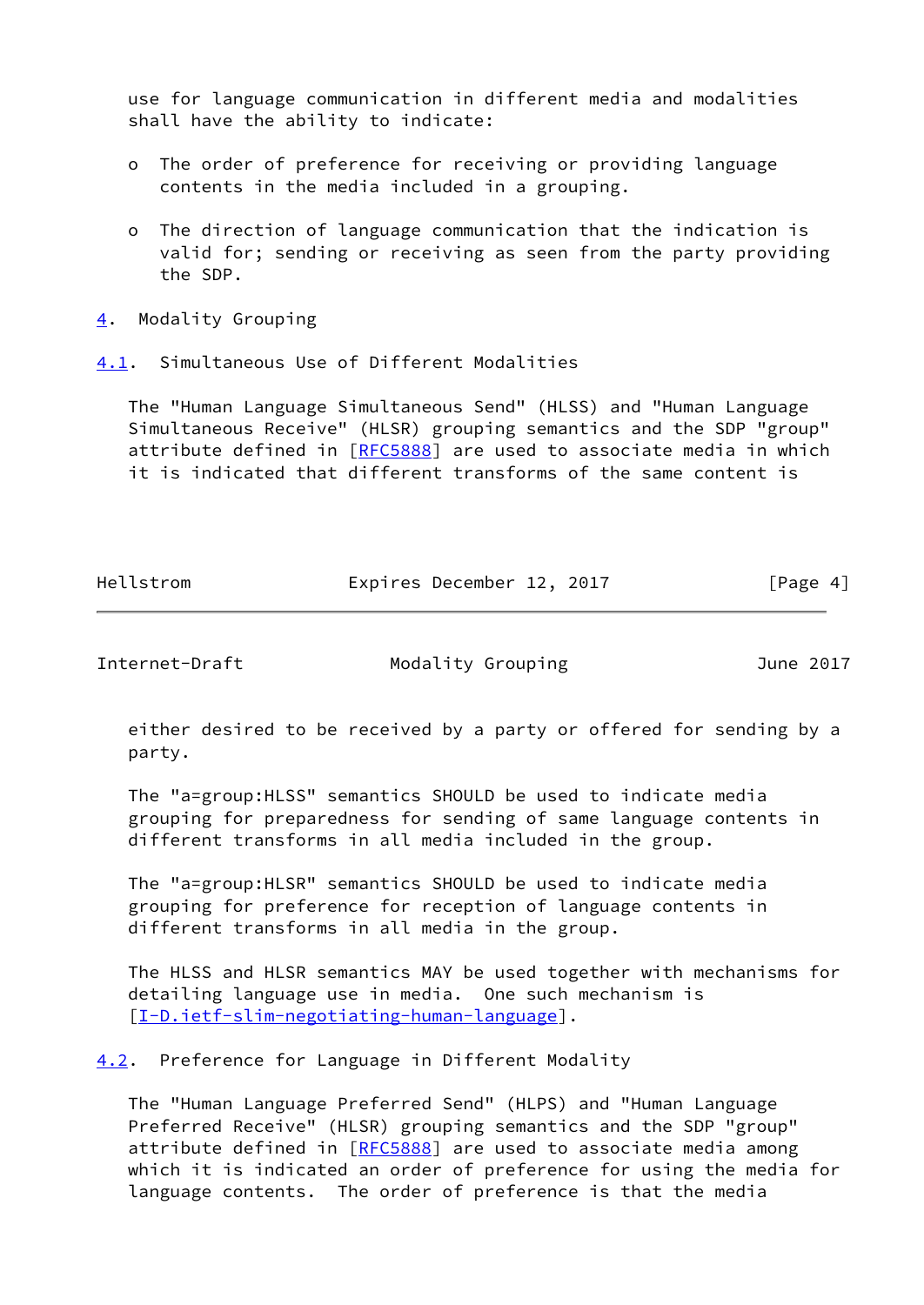identity first in the group has highest preference and the following have lower preference in the same order as they appear in the group definition.

 The "a=group:HLPS" semantics SHOULD be used to indicate media grouping for preparedness for sending of language contents with preference in the same order as the media identities appear in the group with the first having highest preference. .

 The "a=group:HLSR" semantics SHOULD be used to indicate media grouping for preference for reception of language contents with preference in the same order as the media identities appear in the group with the first having highest preference.

 The HLSS and HLSR semantics MAY be used together with mechanisms for detailing language use in media. One such mechanism is [\[I-D.ietf-slim-negotiating-human-language](#page-10-2)].

<span id="page-5-0"></span>[5](#page-5-0). SDP Offer/Answer Considerations

The following SDP offer/answer considerations according to [[RFC3264\]](https://datatracker.ietf.org/doc/pdf/rfc3264) apply.

 An application that understands the received HLSR, HLSS, HLPR or HLPS grouping semantics SHOULD make efforts to satisfy the preferences expressed by the grouping semantic.

| Hellstrom | Expires December 12, 2017 |  | [Page 5] |
|-----------|---------------------------|--|----------|
|-----------|---------------------------|--|----------|

<span id="page-5-1"></span>Internet-Draft Modality Grouping Model June 2017

 HLSR, HLSS, HLPR or HLPS grouping semantics corresponding to what the application prefers to receive and what the application is prepared to send, best matching the received preference indications and its own capabilities SHOULD be included in the answer.

 The offering party SHOULD analyze the answer and make best effort to transmit language contents in media according to the answer.

 The grouping semantics defined in this document are only informing about language contents disposition in media and SHOULD not be taken as reasons to enable or reject media streams.

 Media not included in any HLPR or HLPS grouping are assumed to be assigned lower preference for being used for language communication than the ones included in HLPR or HLPS grouping.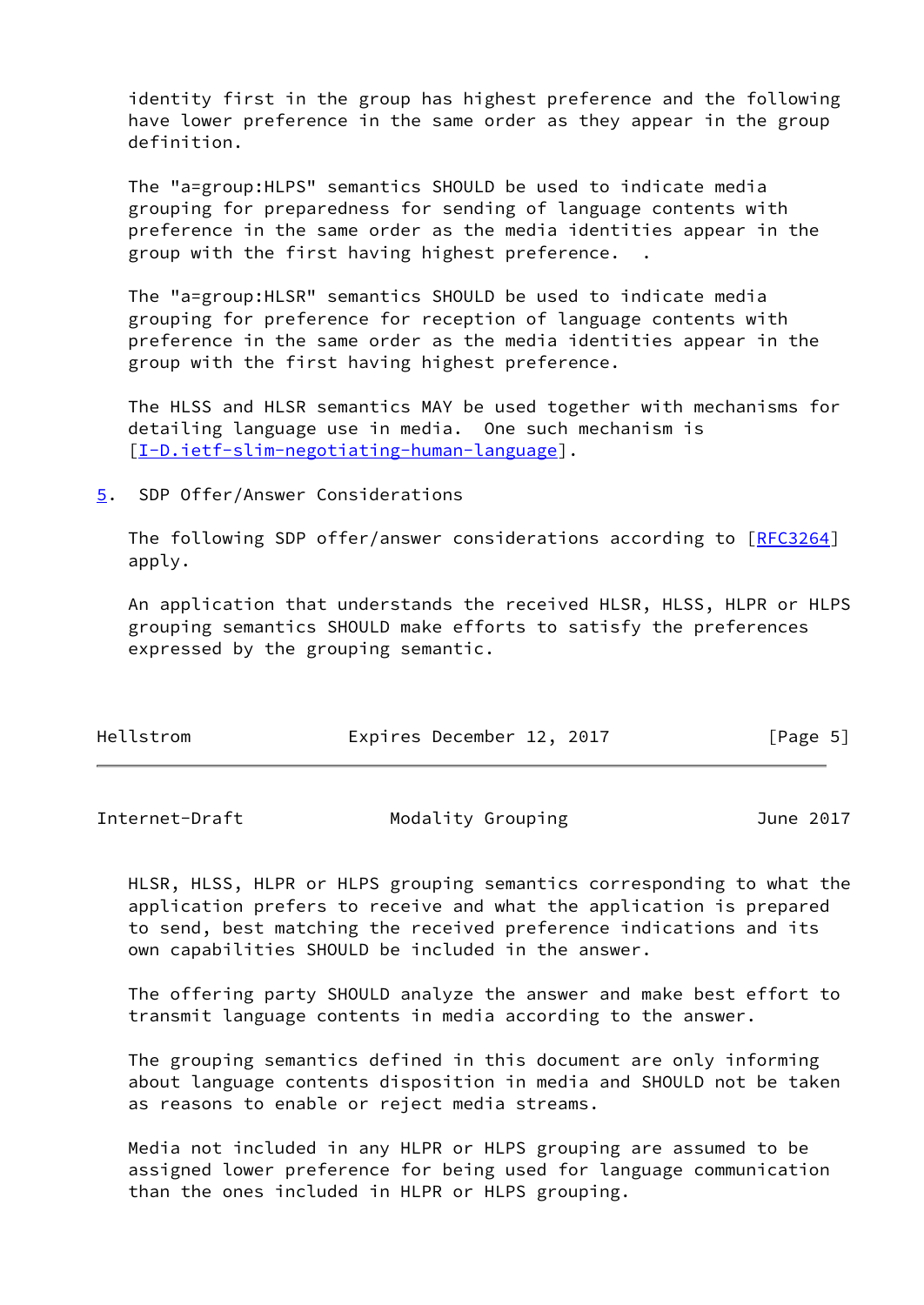If the HLSR, HLSS, HLPR or HLPS grouping semantics are used without any further language specifications, video media SHOULD be assumed to be used for sign language.

 Note that grouping of "m" lines MUST always be requested by the offerer, but never by the answerer. Since SIP provides a two-way SDP exchange, an answerer that requested grouping would not know whether the "group" attribute was accepted by the offerer or not. An answerer that wants to group media lines issues another offer after having responded to the first one (in a re-INVITE, for instance).

<span id="page-6-0"></span>[6](#page-6-0). Examples

<span id="page-6-2"></span>[6.1](#page-6-2). Desire by caller to receive both spoken and written language form of media

 $v=0$ 

o=Laura 289083124 289083124 IN IP4 two.example.com

c=IN IP4 233.252.0.1/127

t=0 0

a=group:HLSR 1 2

m=audio 30000 RTP/AVP 0

a=mid:1

m=text 30002 RTP/AVP 98 97

<span id="page-6-1"></span>

| Hellstrom                  | Expires December 12, 2017 | [Page 6]  |
|----------------------------|---------------------------|-----------|
| Internet-Draft             | Modality Grouping         | June 2017 |
| $a = mid:2$                |                           |           |
| $m=video$ 30004 RTP/AVP 34 |                           |           |

a=mid:3

 Note that also the video media needs to include a 'mid' attribute even when it is not included in any grouping for the grouping to be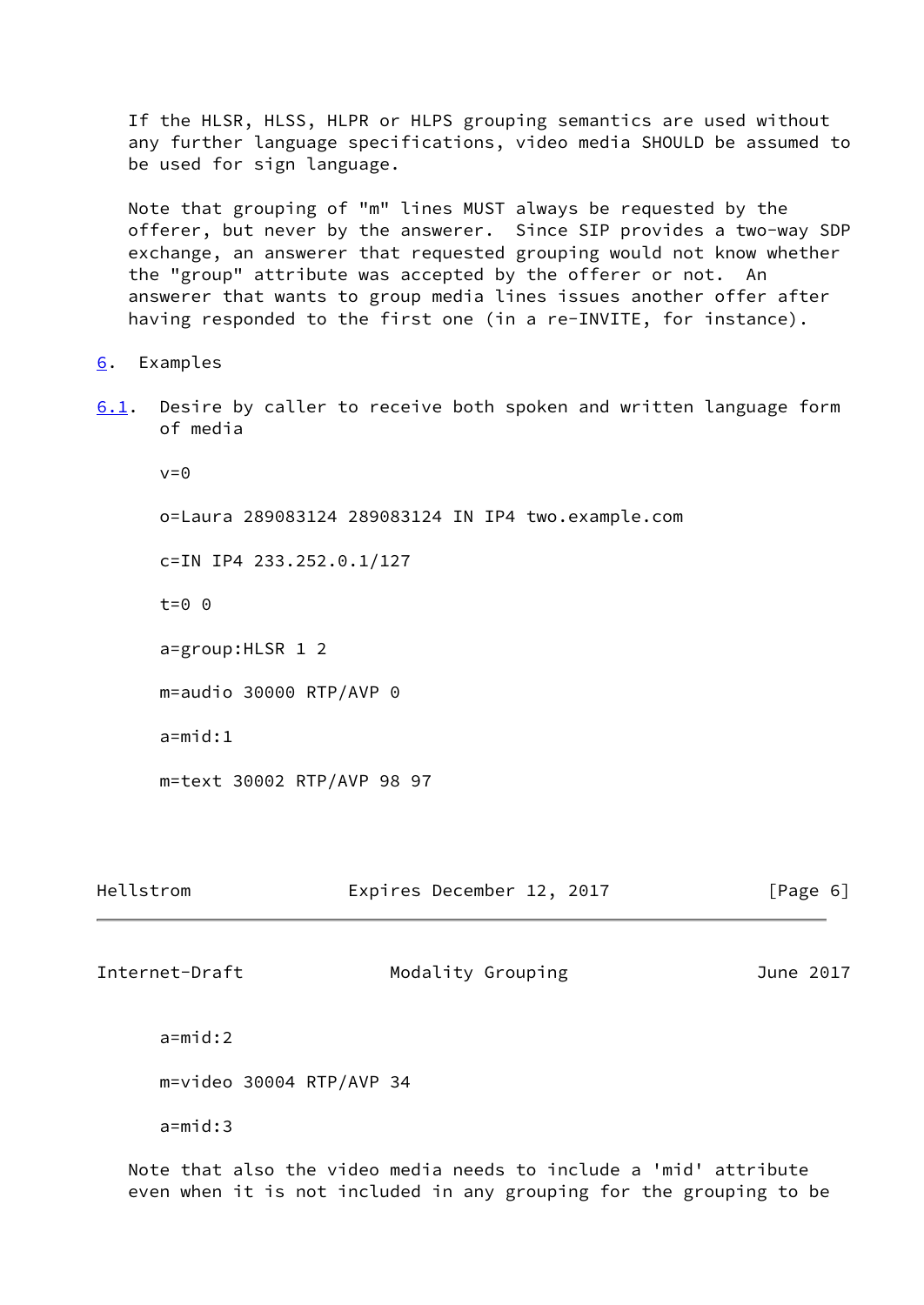valid.

 An answer can confirm that both desired media will contain the same language contents.

 $v=0$  o=Laura 289083124 289083124 IN IP4 two.example.com c=IN IP4 233.252.0.1/127 t=0 0 a=group:HLSS 1 2 m=audio 30000 RTP/AVP 0  $a = mid:1$  m=text 30002 RTP/AVP 98 97 a=mid:2 m=video 30004 RTP/AVP 34 a=mid:3

<span id="page-7-1"></span>[6.2](#page-7-1). High preference by caller to receive sign language and lower preference for text.

 $v=0$ 

o=Laura 289083124 289083124 IN IP4 two.example.com

c=IN IP4 233.252.0.1/127

t=0 0

a=group:HLPR 3 2

Hellstrom **Expires December 12, 2017** [Page 7]

<span id="page-7-0"></span>Internet-Draft Modality Grouping Modes June 2017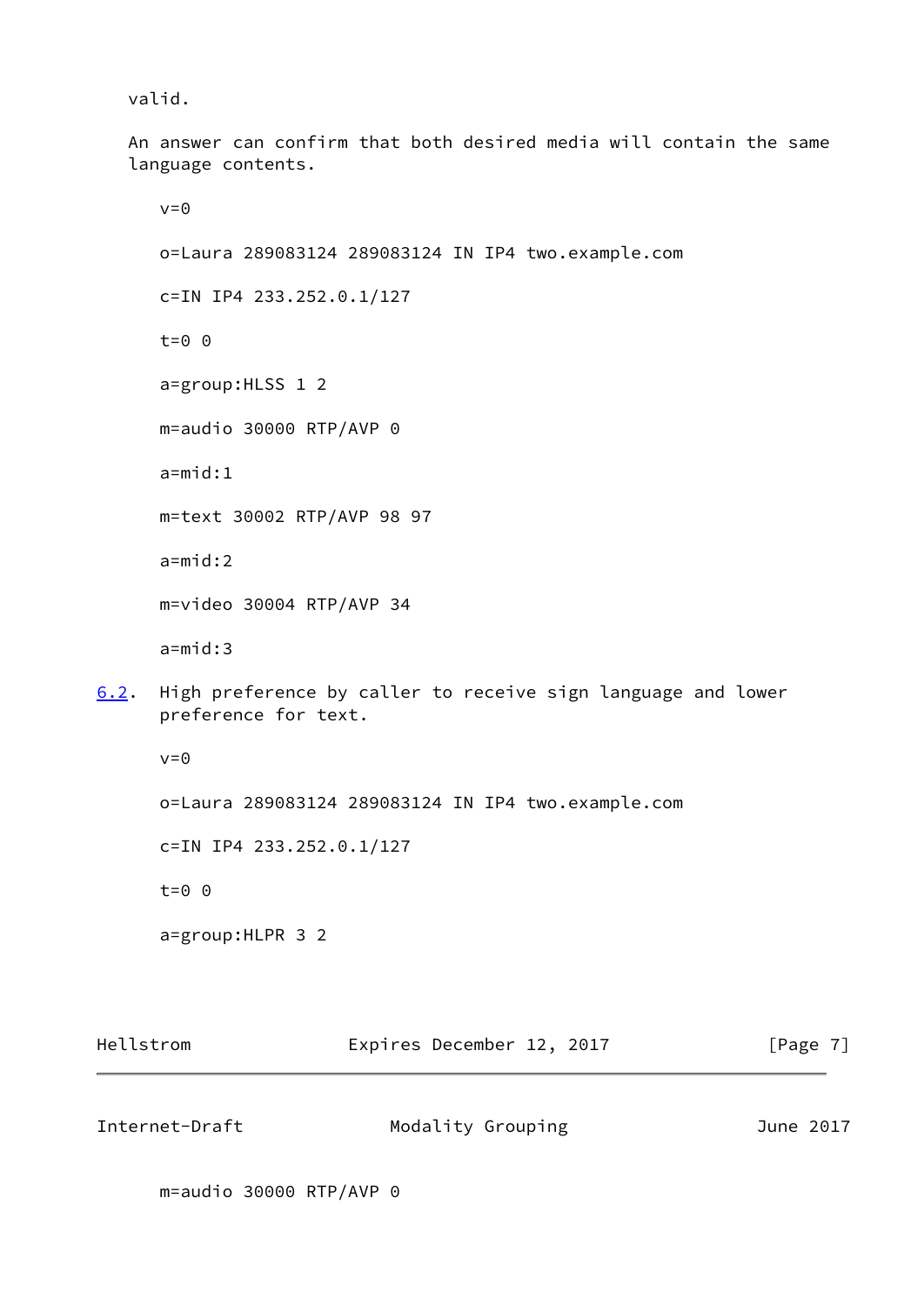```
 a=mid:1
 m=text 30002 RTP/AVP 98 97
 a=mid:2
 m=video 30004 RTP/AVP 34
a = mid:3
```
 Note that also the audio media needs to include a 'mid' attribute even when it is not included in any grouping for the grouping to be valid.

 An answer can confirm that sign language will be sent in the video media.

 $v=0$ 

o=Laura 289083124 289083124 IN IP4 two.example.com

c=IN IP4 233.252.0.1/127

t=0 0

a=group:HLPS 3

m=audio 30000 RTP/AVP 0

a=mid:1

m=text 30002 RTP/AVP 98 97

a=mid:2

m=video 30004 RTP/AVP 34

a=mid:3

<span id="page-8-0"></span>[7](#page-8-0). Acknowledgements

-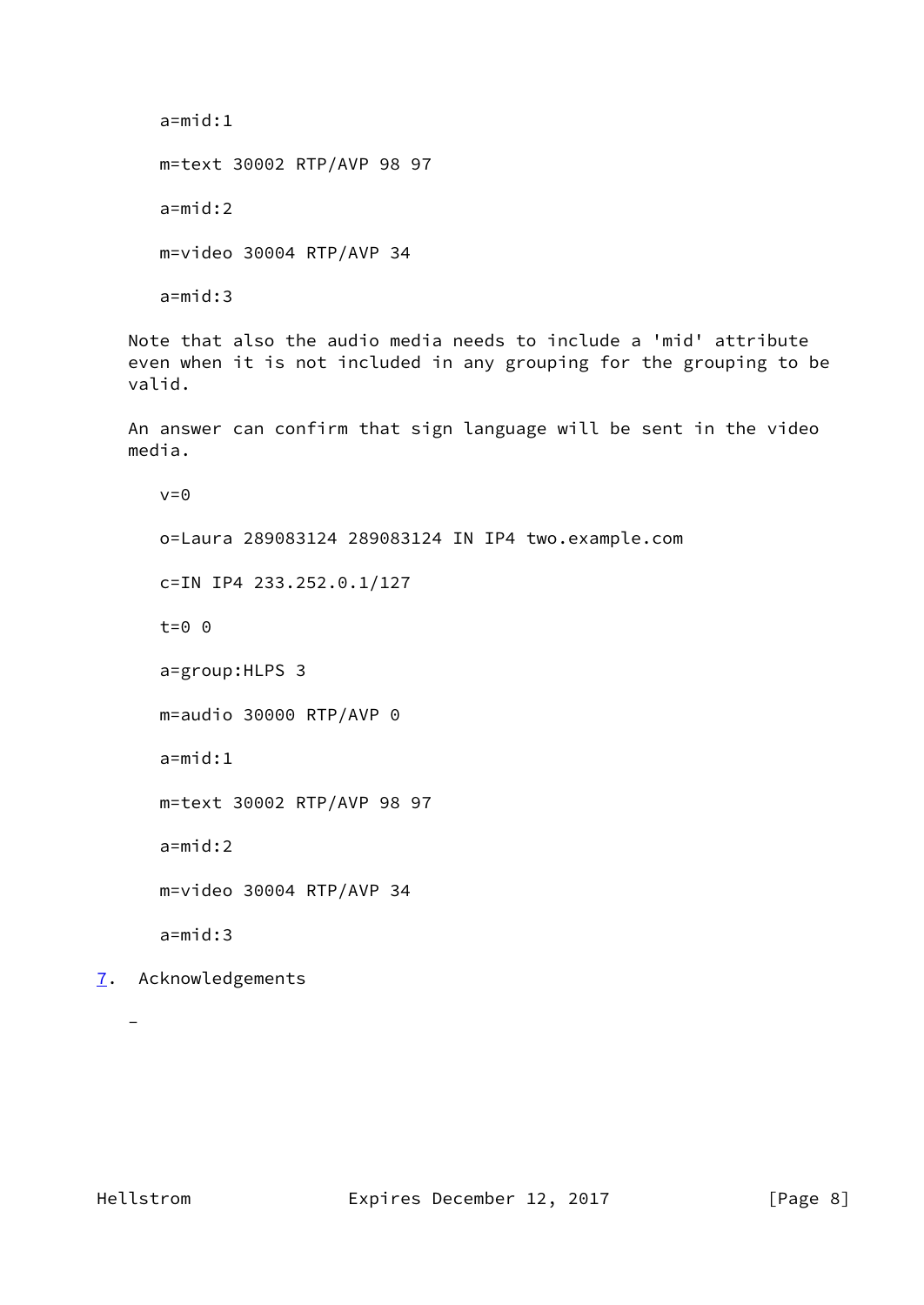<span id="page-9-1"></span>

Internet-Draft Modality Grouping Modes June 2017

<span id="page-9-0"></span>[8](#page-9-0). IANA Considerations

 This document registers the following semantics with IANA in the "Semantics for the "group" SDP Attribute" registry under SDP Parameters:

Semantics Token Reference

---------------------------------- ----- ---------

Human Language Simultaneous Send HLSS TBD: THIS DOCUMENT

Human Language Simultaneous Receive HLSS TBD: THIS DOCUMENT

Human Language Preference Send HLPS TBD: THIS DOCUMENT

Human Language Preference Receive HLPR TBD: THIS DOCUMENT

<span id="page-9-2"></span>[9](#page-9-2). Security Considerations

 Modality preference information may belong to the kind of sensitive user information that some users do not want to be presented to anyone. Measures for protection against unauthorized access to the modality preference information should therefore be prepared and activated when so required. Intended callees should be regarded to be authorized to access the callers modality preference information. The modality preference information should be treated with similar security and privacy measures as other user information such as addresses and language preferences.

<span id="page-9-3"></span>[10.](#page-9-3) References

<span id="page-9-4"></span>[10.1](#page-9-4). Normative References

- [RFC2119] Bradner, S., "Key words for use in RFCs to Indicate Requirement Levels", [BCP 14](https://datatracker.ietf.org/doc/pdf/bcp14), [RFC 2119](https://datatracker.ietf.org/doc/pdf/rfc2119), DOI 10.17487/RFC2119, March 1997, <<http://www.rfc-editor.org/info/rfc2119>>.
- [RFC3264] Rosenberg, J. and H. Schulzrinne, "An Offer/Answer Model with Session Description Protocol (SDP)", [RFC 3264](https://datatracker.ietf.org/doc/pdf/rfc3264), DOI 10.17487/RFC3264, June 2002, <<http://www.rfc-editor.org/info/rfc3264>>.
- [RFC4566] Handley, M., Jacobson, V., and C. Perkins, "SDP: Session Description Protocol", [RFC 4566](https://datatracker.ietf.org/doc/pdf/rfc4566), DOI 10.17487/RFC4566,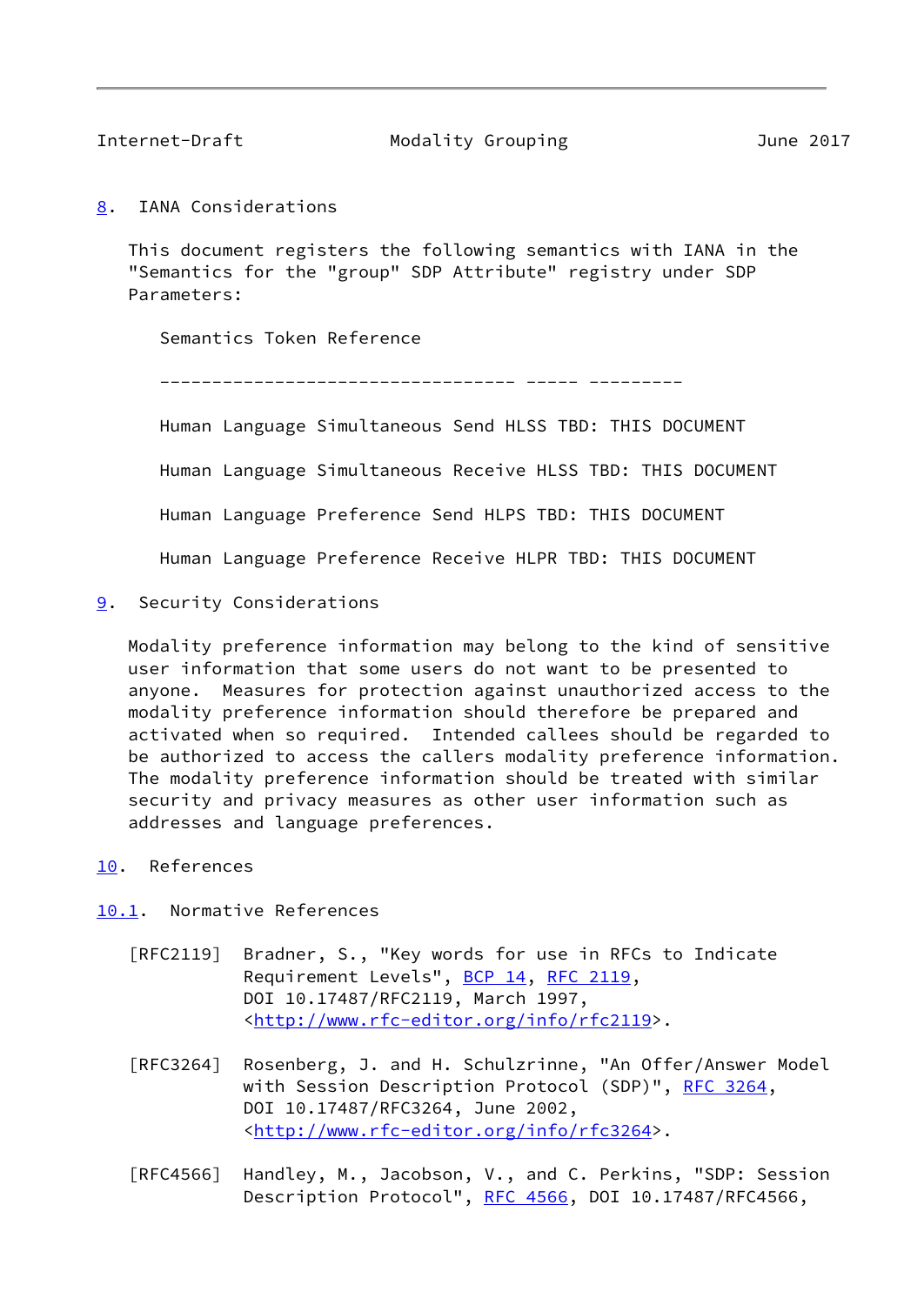July 2006, <<http://www.rfc-editor.org/info/rfc4566>>.

<span id="page-10-1"></span>Internet-Draft Modality Grouping Model June 2017

 [RFC5888] Camarillo, G. and H. Schulzrinne, "The Session Description Protocol (SDP) Grouping Framework", [RFC 5888,](https://datatracker.ietf.org/doc/pdf/rfc5888) DOI 10.17487/RFC5888, June 2010, <<http://www.rfc-editor.org/info/rfc5888>>.

<span id="page-10-0"></span>[10.2](#page-10-0). Informative References

<span id="page-10-2"></span> [I-D.ietf-slim-negotiating-human-language] Gellens, R., "Negotiating Human Language in Real-Time Communications", [draft-ietf-slim-negotiating-human](https://datatracker.ietf.org/doc/pdf/draft-ietf-slim-negotiating-human-language-10) [language-10](https://datatracker.ietf.org/doc/pdf/draft-ietf-slim-negotiating-human-language-10) (work in progress), May 2017.

Author's Address

 Gunnar Hellstrom Omnitor Hammarby Fabriksvag 23 Stockholm SE-120 30 Sweden

 Phone: +46 708 204 288 Email: gunnar.hellstrom@omnitor.se